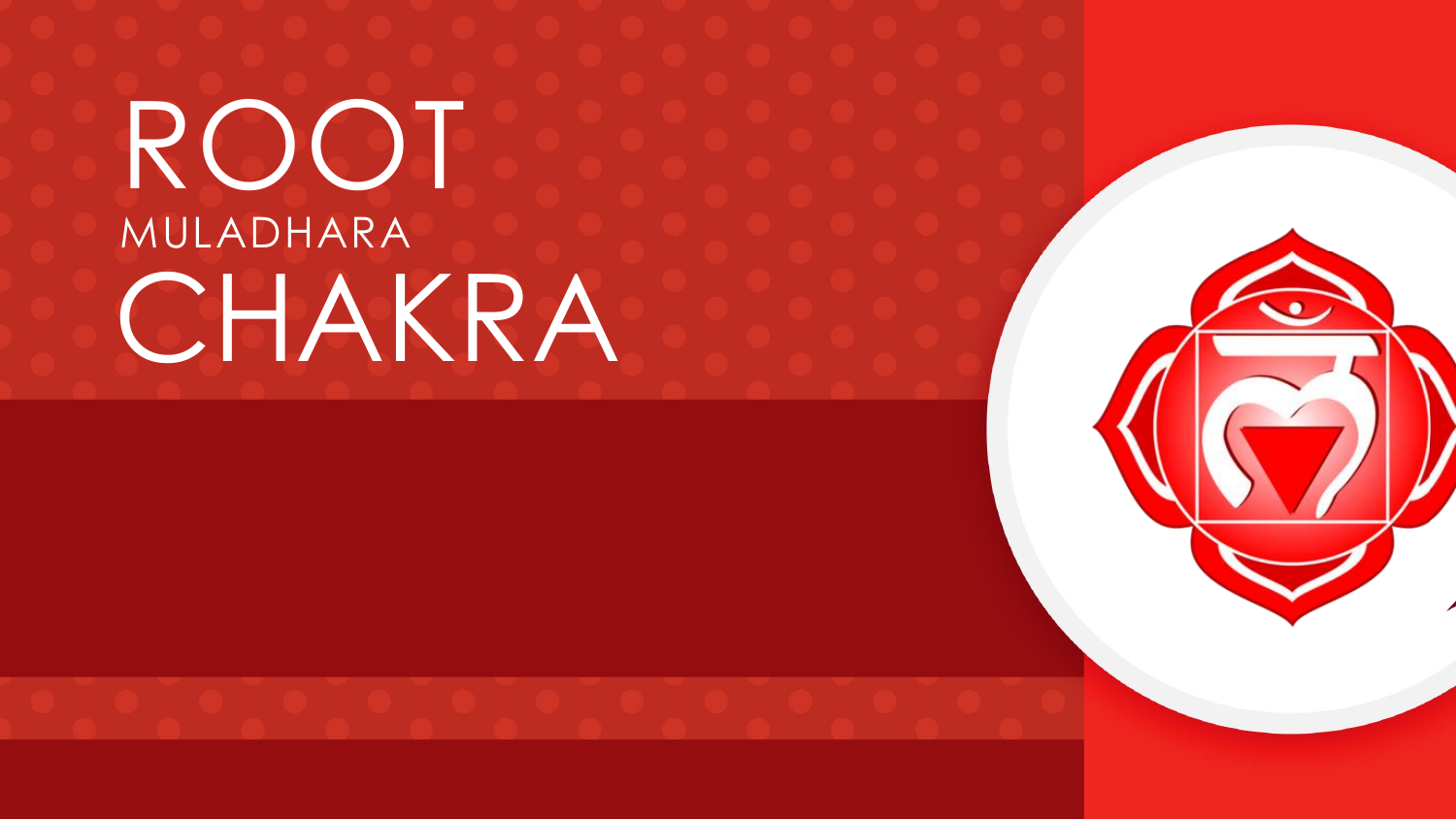## WHAT IS A CHAKRA?

o In sanskrit means "wheel" or "disk"

- o Spiritual energy center
- o Seven along the spine

o If they are open, closed, or balanced, they can

affect the physical, emotional, and spiritual body

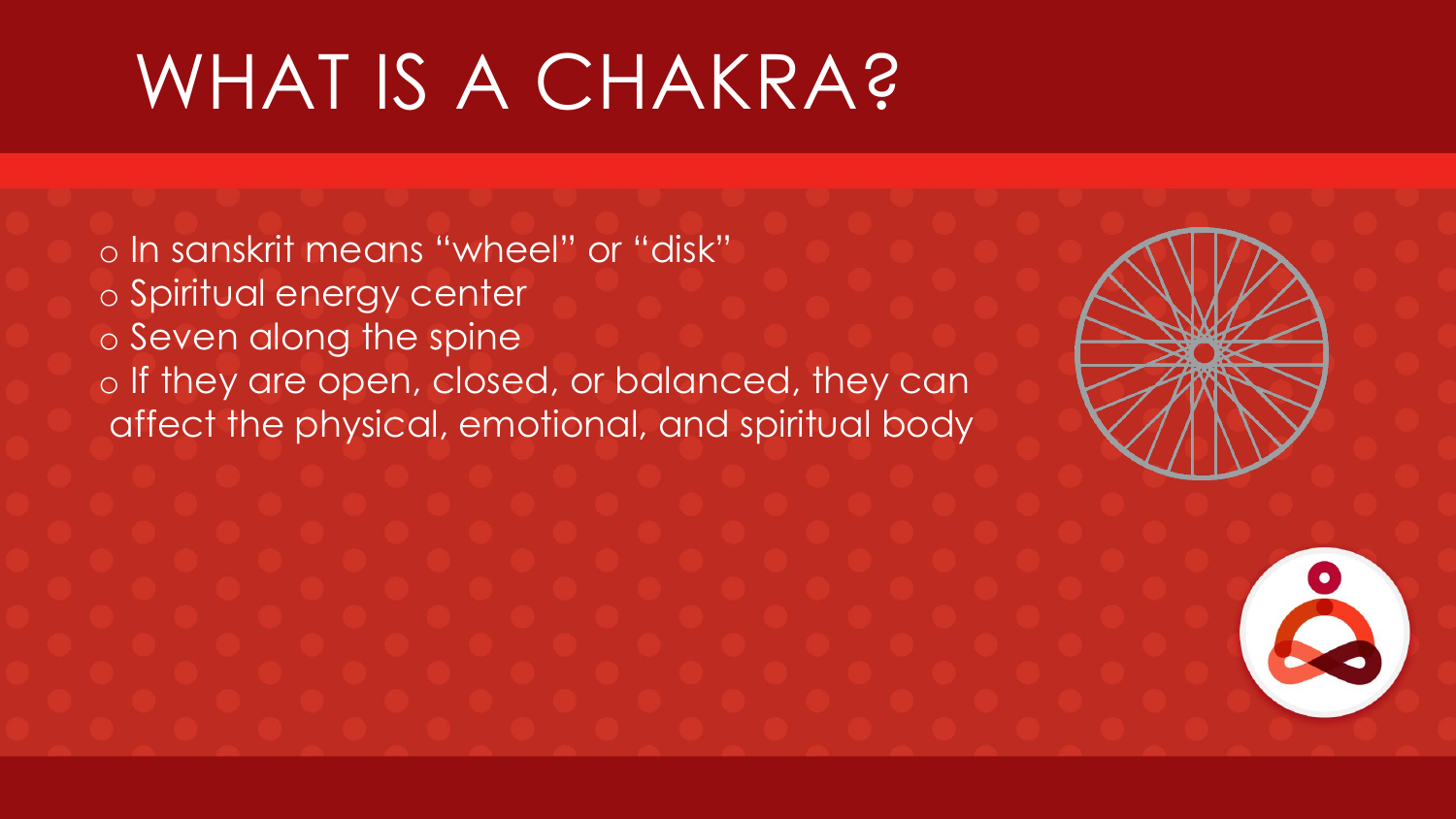## MULADHARA – 1 ST CHAKRA

o Located at the base of the spine

o Related to the earth, stability, vitality, survival instincts, a sense of grounding, and a connection to our physical bodies.

o Symbol: A lotus flower with four petals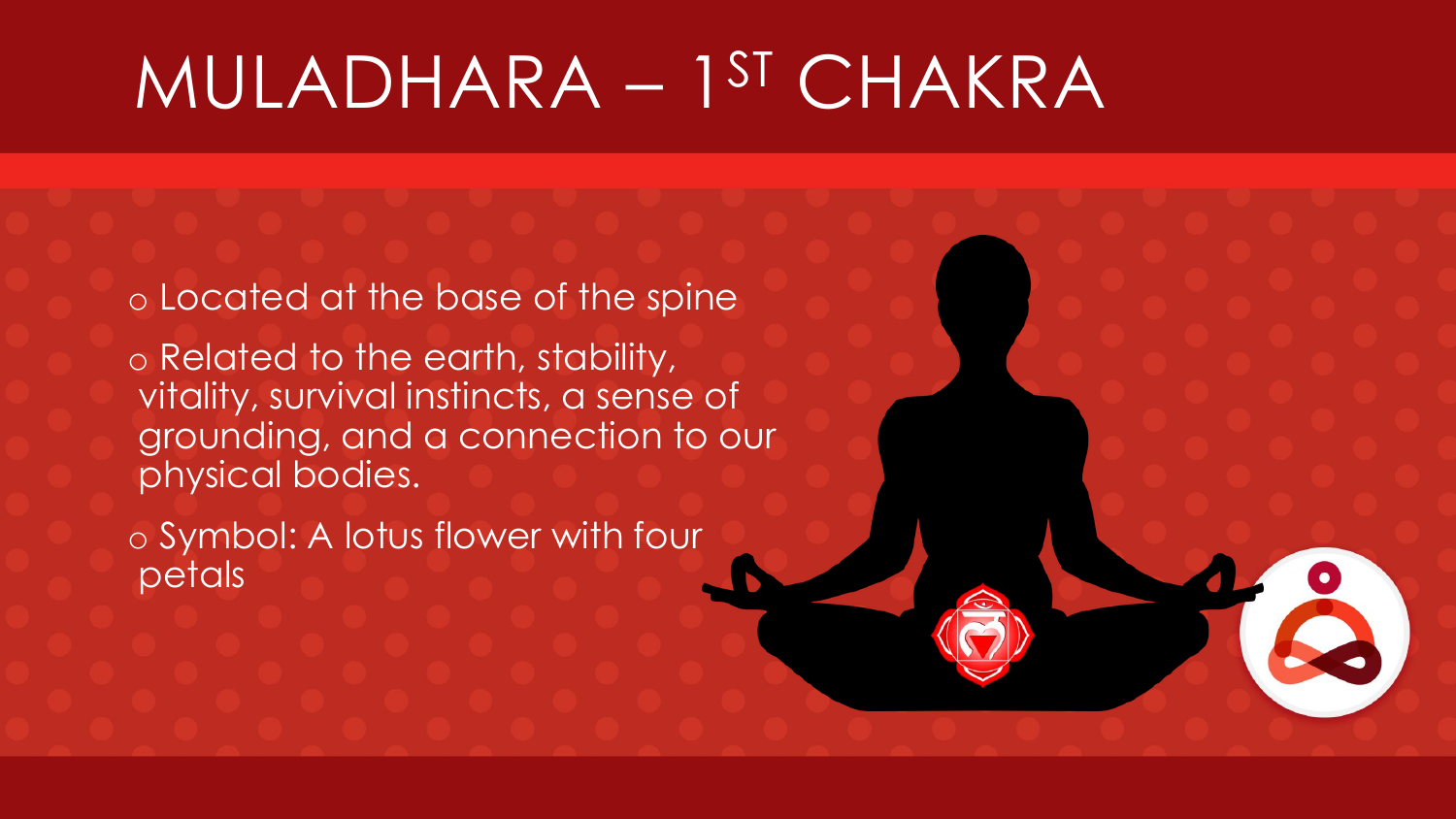## OPENING AND BALANCING

Balancing the root chakra is all about grounding and stabilizing. Some techniques you can try to balance this chakra are to:

- o Spend a few minutes outside everyday
- o Earthing (Walking barefoot outside)
- o Organize your room
- o Practice specific yoga poses
- o Simply invest in something that makes you happy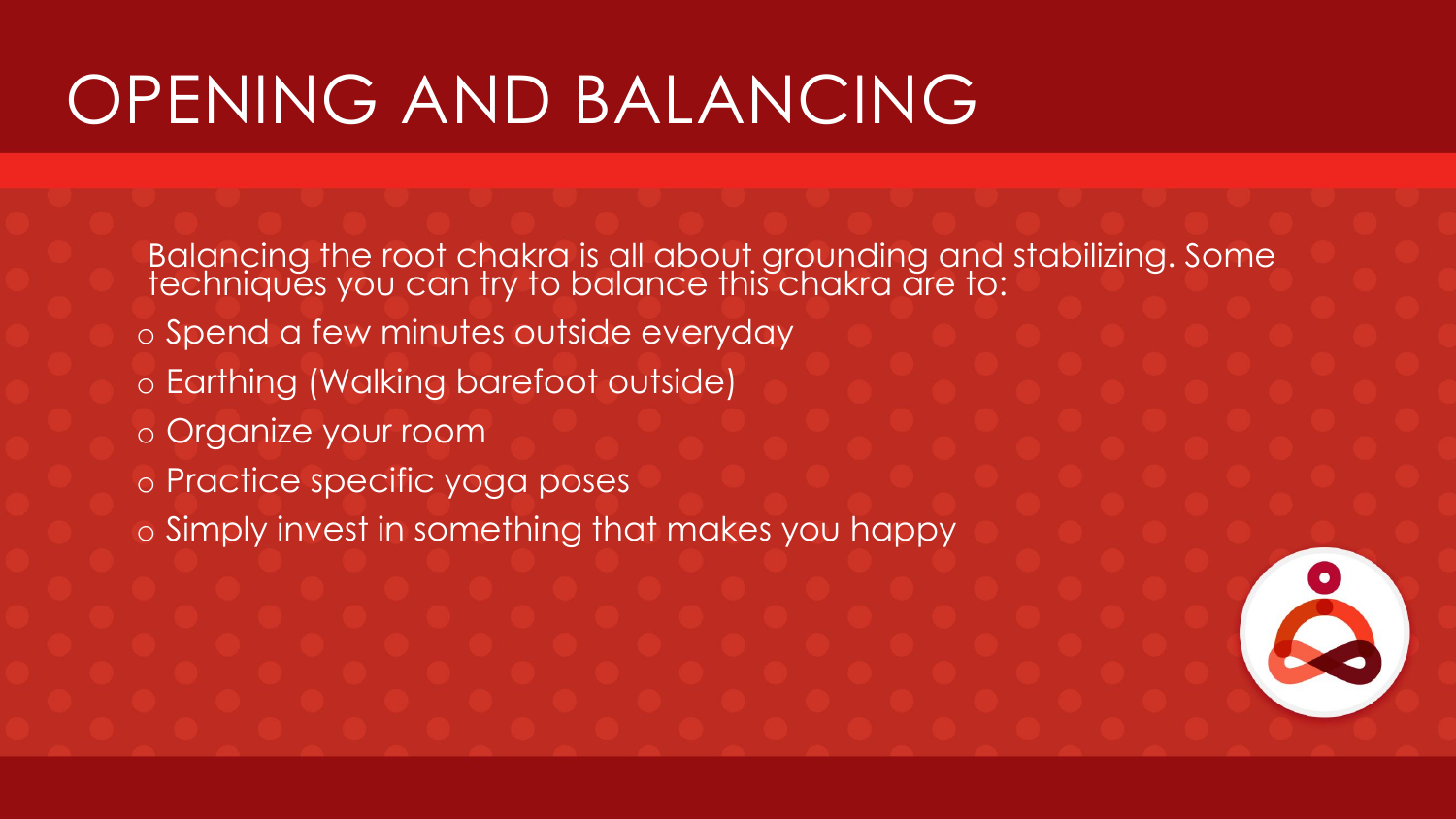## EFFECT OF IMBALANCES

The root chakra controls the adrenal gland and excretion system, which removes waste from the body.

This chakra is connected:

- o Bones o Colon
- o Nails o Prostate gland
- o Gonads o Blood

An imbalance in this chakra can lead to anxiety, fear or rejection, sciatica problems, and constipation.

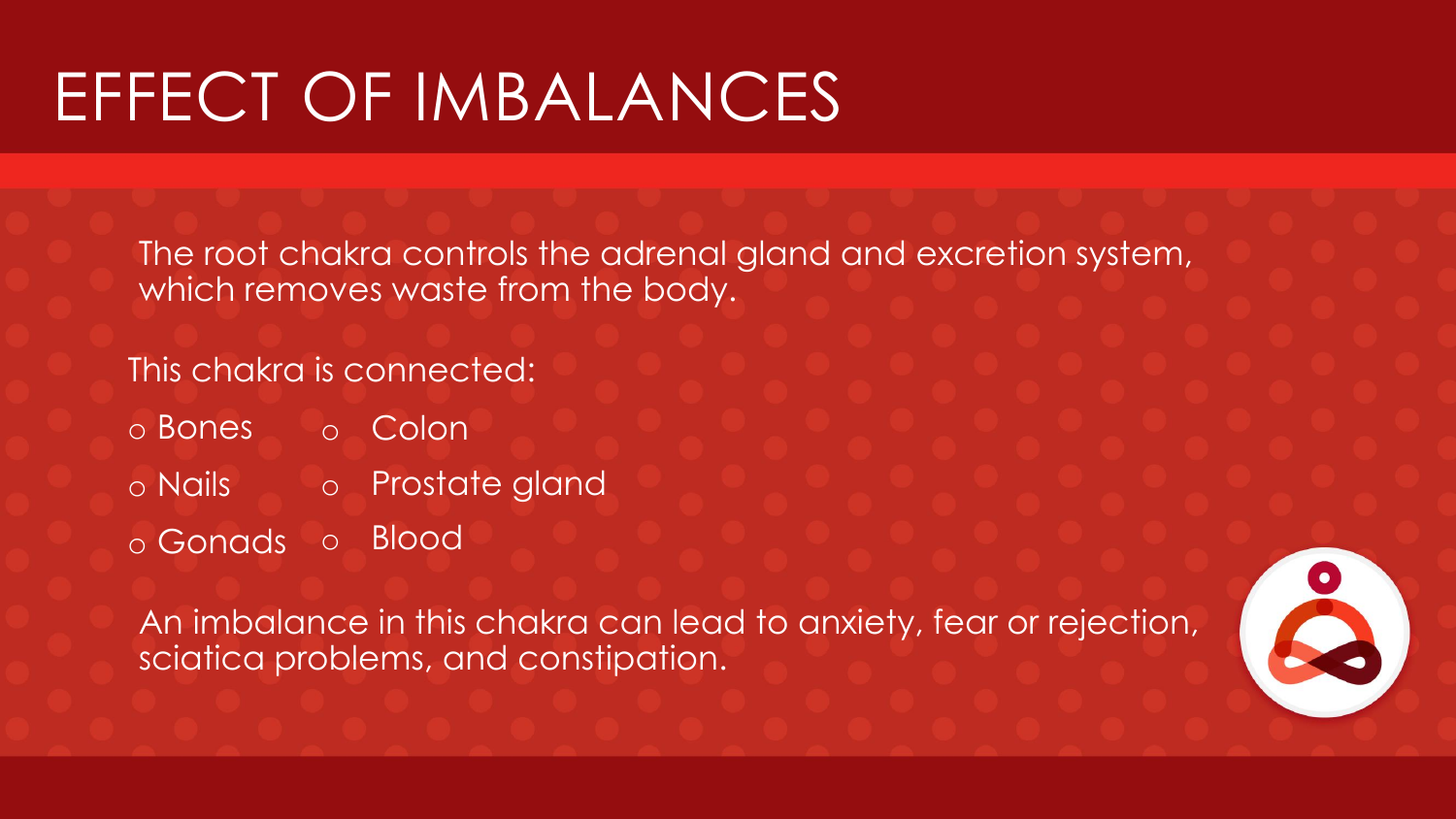## CRYSTALS & AROMATHERAPY

#### **Crystals** o Red Jasper o Smoky quartz o Ruby o Onyx o Garnet o Hematite

**Aromatherapy** o Cedarwood o Patchouli o Frankincense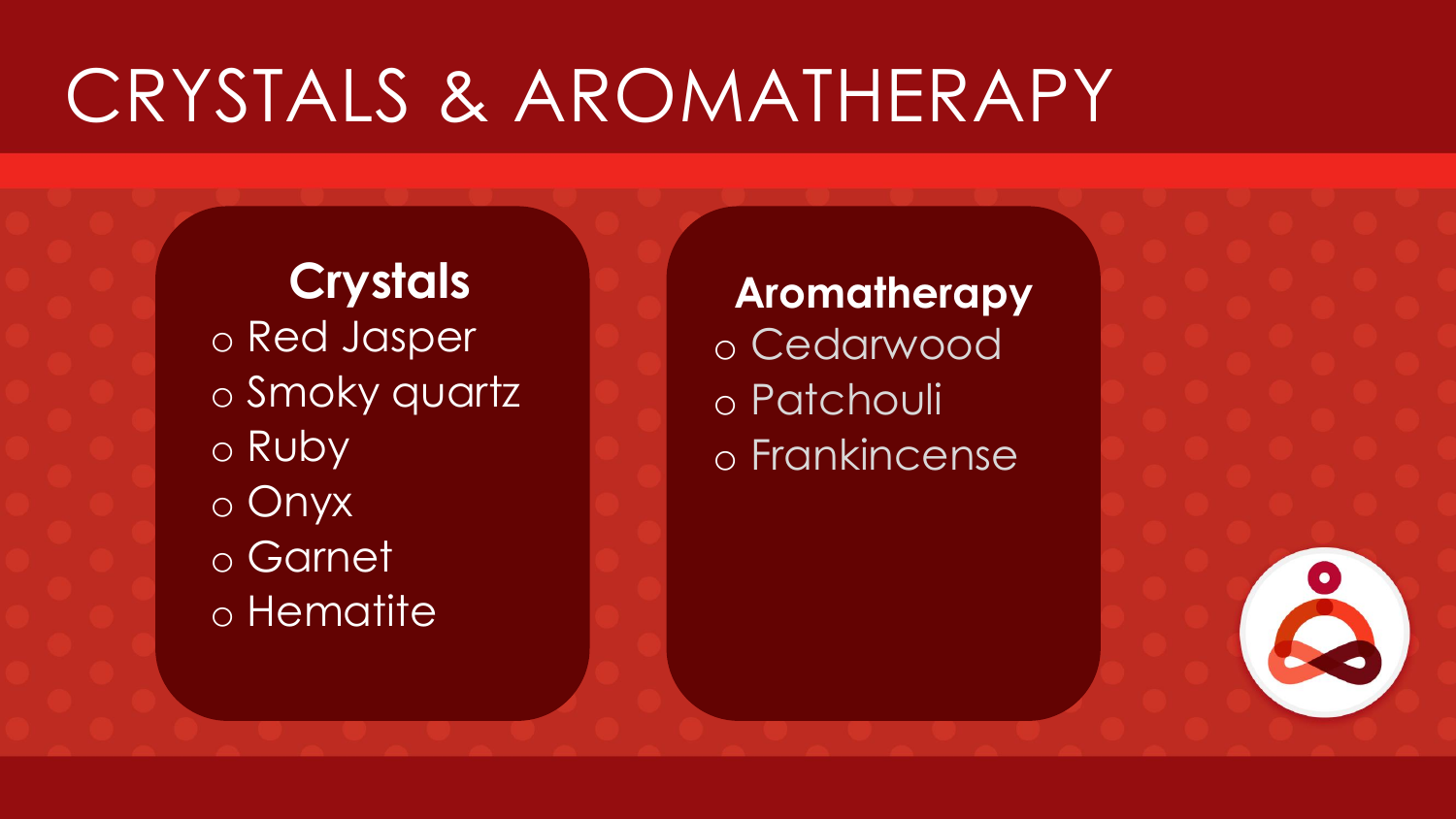## HEALING FOODS

# o Anything RED!

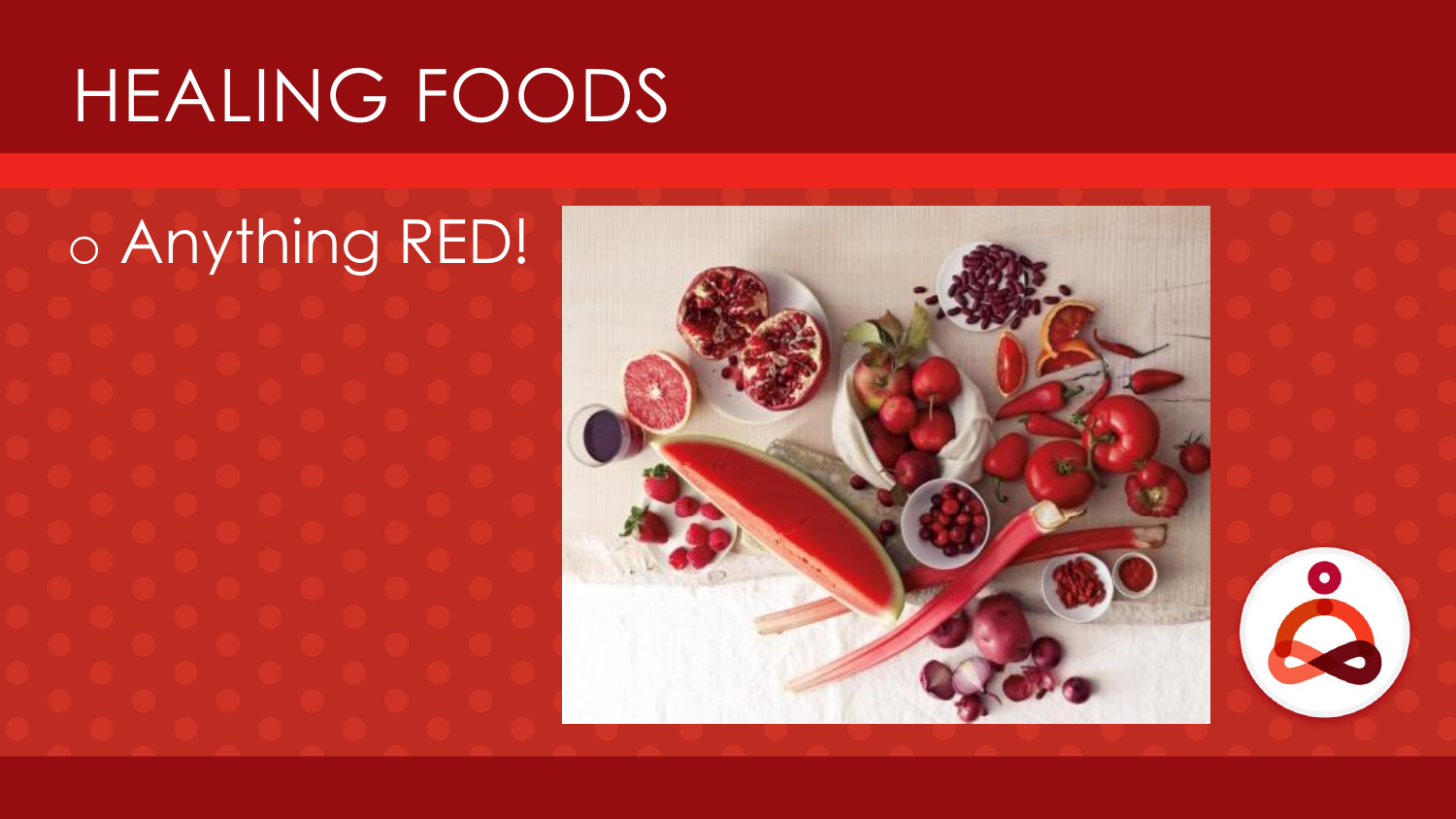## JOURNALING + PAINTING

oWhat keeps me grounded? oWhat makes me feel secure? oWhat nourishes me? oWhat am I afraid of people knowing about me? oIf I felt secure and grounded within myself, I would…. oIf I knew I wouldn't fail, I would…